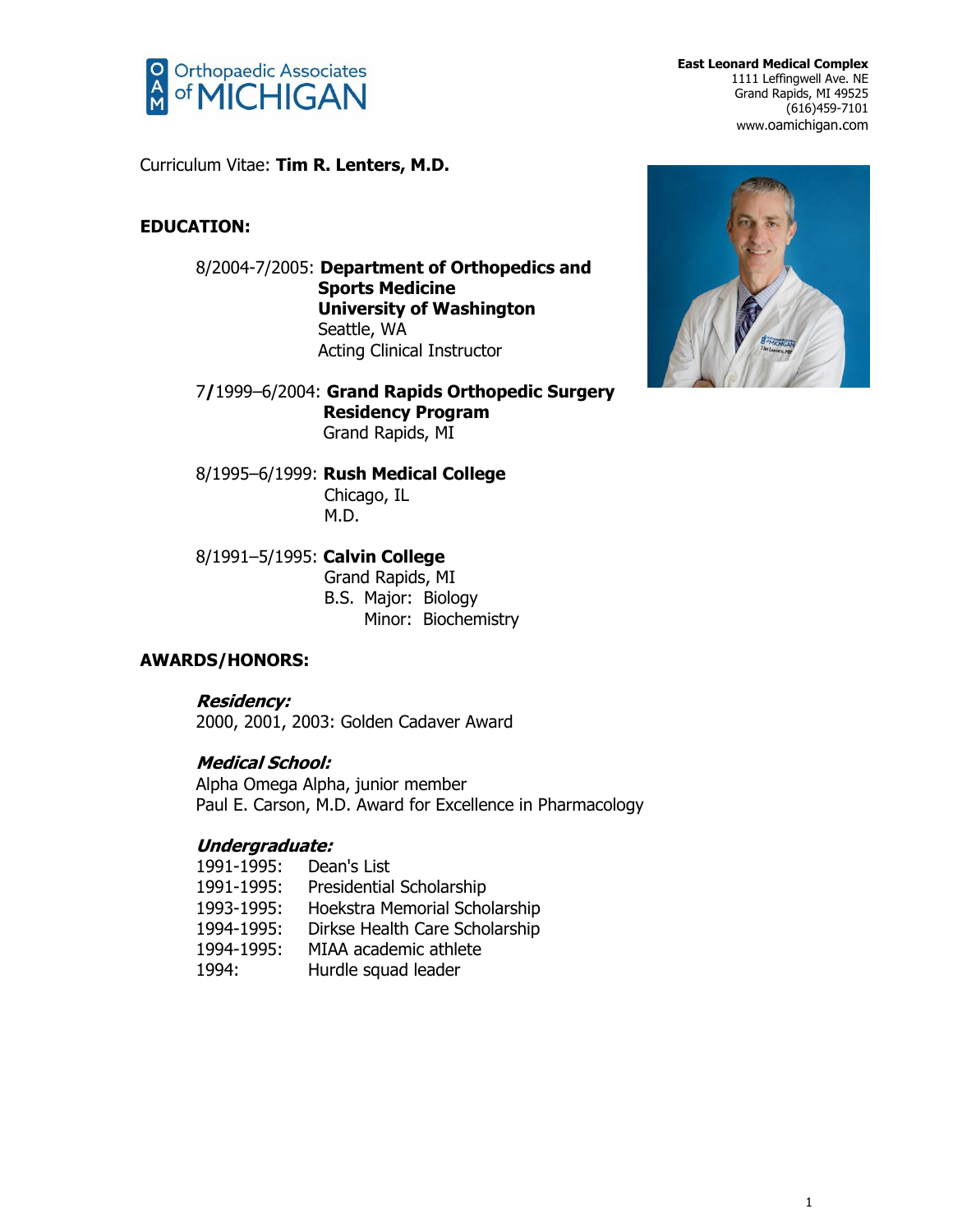

# **COMP**

| PETENCY TESTING:              |      |
|-------------------------------|------|
| ABOS:                         |      |
| Part I, 7/9/2004:             | pass |
| Part II, 7/12/2007:           | pass |
| <b>USMLE:</b>                 |      |
| Step I, 6/1997:               | 257  |
| Step II, 3/1999:              | 255  |
| Step III, 5/2001:             | 229  |
| <b>AAOS In-Training Exam:</b> |      |
| 11/1999:                      | 97   |
| 11/2000:                      | 100  |
| 11/2001:                      | 100  |
| 11/2002:                      | 99   |
| 11/2003:                      | qq   |
|                               |      |

# **PROFESSIONAL COMMITTEES:**

| 2001-2004: | Grand Rapids Orthopaedic Surgery Annual Alumni Day Committee            |
|------------|-------------------------------------------------------------------------|
| 2004:      | Emergency Medicine Residency Internal Review Committee                  |
|            | 2007- current: Curriculum Director, Shoulder and Elbow, Grand Rapids    |
|            | Orthopedic Surgery Residency Program                                    |
|            | 2010-2015: Chair, Orthopedics Operations Committee, St. Mary's Hospital |
|            | 2011-current: Vice President, River Valley Orthopedics, P.C.            |
|            | 2012-2016: AAOS Shoulder/Elbow ICL subcommittee                         |
| 2015:      | Grand Rapids Orthopedic Surgery Residency Director Search               |
| ittee      |                                                                         |
|            |                                                                         |

# Commi

2018-current: Social Media Editor, Journal of Shoulder and Elbow Surgery 2018-current: Social Media Editor, American Shoulder and Elbow Surgeons

# **PROFESSIONAL APPOINTMENTS:**

| 10/2016-current: | Associate Member, American Shoulder and Elbow<br>Surgeons                                               |
|------------------|---------------------------------------------------------------------------------------------------------|
| 8/2006-current:  | Private Practice, River Valley Orthopedics,<br>Grand Rapids, MI                                         |
| 10/2005-current: | Clinical Instructor, Department of Surgery,<br>Michigan State University                                |
| 8/2004-7/2005:   | Acting Clinical Instructor, Department of Orthopaedics and<br>Sports Medicine, University of Washington |
| 7/1999-6/2004:   | Clinical Instructor/Resident, Department of Surgery,<br>Michigan State University                       |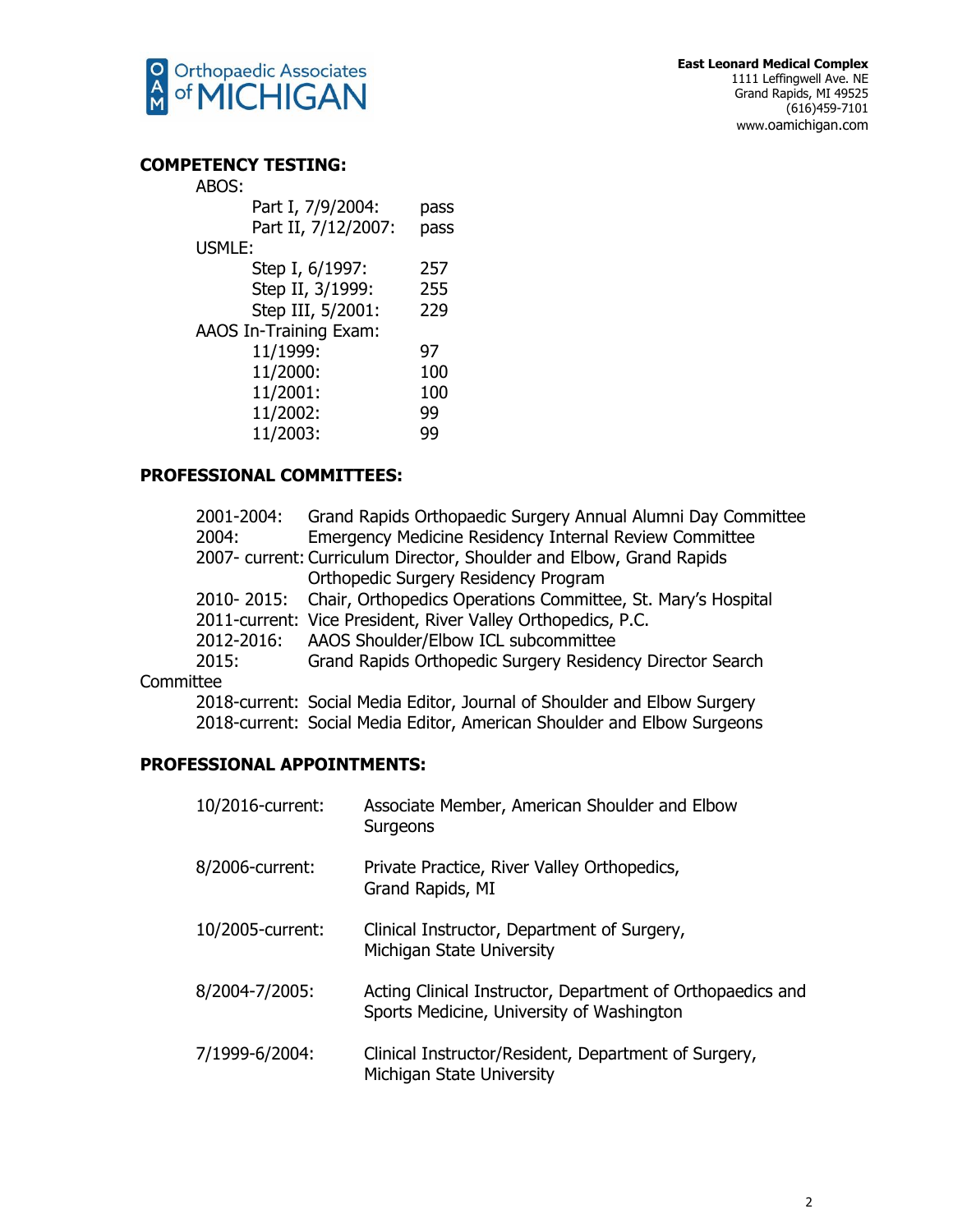

# **HOSPITAL AFFILIATIONS:**

Saint Mary's Health Care, 200 Jefferson St., SE, Grand Rapids, MI 49503 Spectrum Health, 100 Michigan St., NE, Grand Rapids, MI 49503

# **RESEARCH:**

Swatzke A, Lenters T. "Open Bankart with glenoid bone loss"

Lenters T. "Managing pain after shoulder arthroplasty with a standardized pain protocol, in the absence of interscalene block."

Bollinger A, Otte, RS, Lenters T. "Augmented Glenoid Component in Shoulder Arthroplasty."

Beuchal M, Lenters T. "Partial Humeral Resurfacing for Hill Sachs Lesions."

Beuchal M, Lenters T. "Deltoid Advancement for Closure after ORIF of clavicle fracture."

Herzog M, Lenters T. "Functional outcome of TSA correlation with radiographic outcome."

Hamilton K, Lenters T. "Surgical technique for glenoid autogenous bone grafting for reverse shoulder arthroplasty."

Stirton, J, Dolan C, Johnson D, Lenters T. "Poor quality evidence for acromioplasty."

Lenters TR, Davies J, Matsen FA 3rd. "The types and severity of complications associated with interscalene brachial plexus block anesthesia: local and national evidence." J Shoulder Elbow Surg. 2007 Jul-Aug;16(4):379-87.

Lenters TR, Franta AK, Wolf FM, Leopold SS, Matsen FA 3rd. "Arthroscopic compared with open repairs for recurrent anterior shoulder instability. A systematic review and meta-analysis of the literature." J Bone Joint Surg Am. 2007 Feb;89(2):244-54.

Franta AK, Lenters TR, Mounce D, Neradilek B, Matsen FA 3rd. "The complex characteristics of 282 unsatisfactory shoulder arthroplasties." J Shoulder Elbow Surg. 2007 Sep-Oct;16(5):555-62.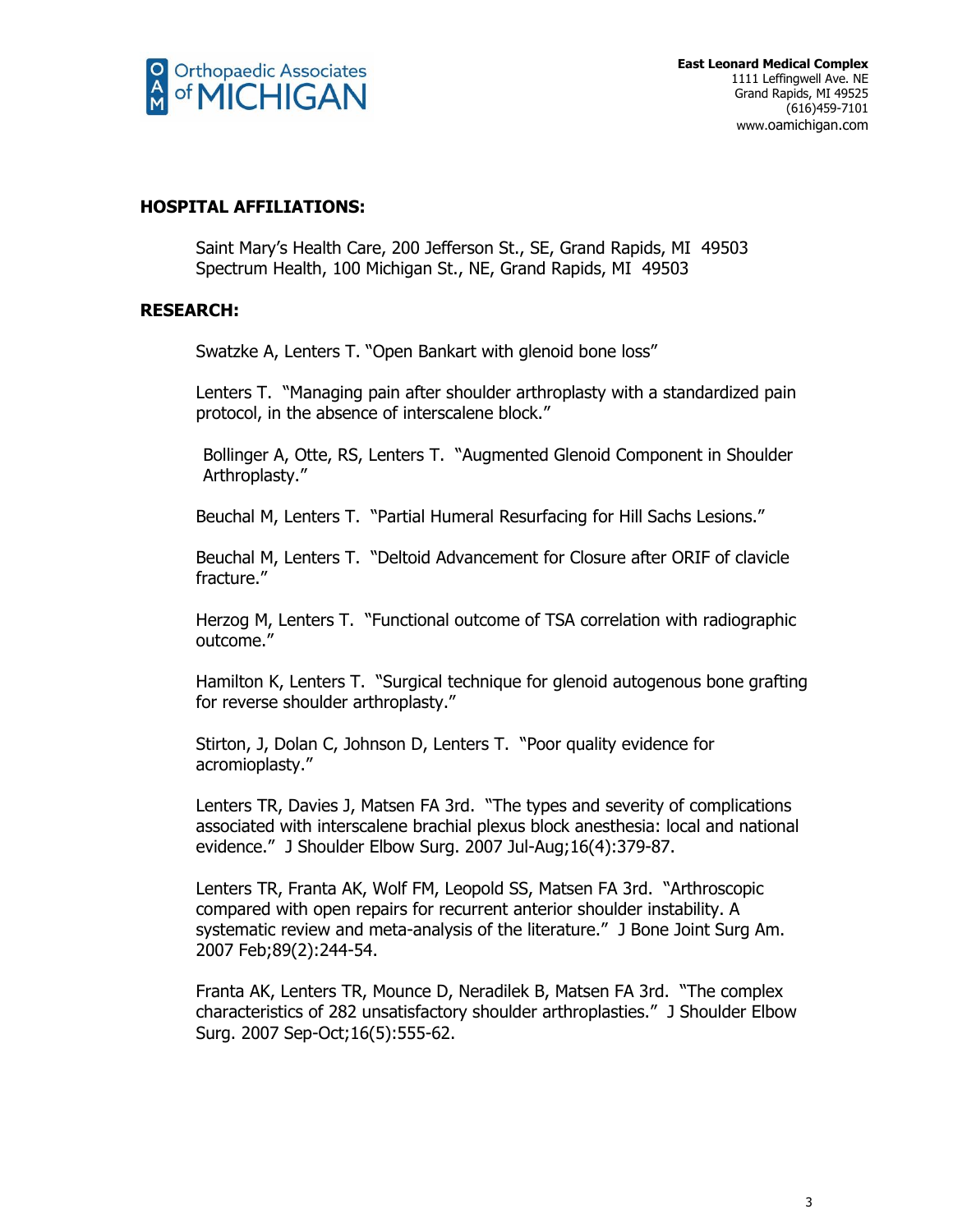

#### **RESEARCH (CONTINUED):**

Lynch JR, Franta AK, Montgomery WH Jr, Lenters TR, Mounce D, Matsen FA 3rd. "Self-assessed outcome at two to four years after shoulder hemiarthroplasty with concentric glenoid reaming." J Bone Joint Surg Am. 2007 Jun;89(6):1284-92.

Clinton J, Franta AK, Lenters TR, Mounce D, Matsen FA 3rd. "Nonprosthetic glenoid arthroplasty with humeral hemiarthroplasty and total shoulder arthroplasty yield similar self-assessed outcomes in the management of comparable patients with glenohumeral arthritis." J Shoulder Elbow Surg. 2007 Sep-Oct;16(5):534-8.

"Heterotopic ossification of the distal clavicle after acute subluxation of the acromioclavicular joint," with Thomas Matelic, M.D., Associate Clinical Professor, Michigan State University.

"Compression plate fixation of pediatric femoral shaft fractures," with Clifford Jones, M.D., Associate Clinical Professor, Michigan State University.

"Central dislocation of a total hip arthroplasty: a case report," with Thomas Malvitz, M.D., Associate Clinical Professor, Michigan State University.

"An accurate measure to predict progression of femoral head avascular necrosis after core decompression," with Richard Berger, M.D., Rush-Presbyterian-St. Luke's Medical Center, Department of Orthopedics. Contributed to work while at Rush Medical School.

"The effect of orthopedic implant wear debris particles on lymphocyte proliferation", with David DeHeer, Ph.D., Calvin College Dept. of Biology.

#### **PRESENTATIONS:**

Lenters, T. "Form and Function of Bone." Orthopedic Grand Rounds, Grand Rapids, MI, August 2, 2000.

Lenters, T. "Bilateral pediatric femur fractures." Orthopedic Grand Rounds, Grand Rapids, MI, August 16, 2000.

Lenters, T. "Hematopoietic diseases in childhood and their importance for Orthopaedics." Orthopaedic Grand Rounds, Grand Rapids, MI, October 10, 2001.

Lenters, T. "Tarsal Coalition." Orthopaedic Grand Rounds, Grand Rapids, MI, December 12, 2001.

Lenters, T. "Shoulder instability." Orthopaedic Grand Rounds, Grand Rapids, MI, February 27, 2002.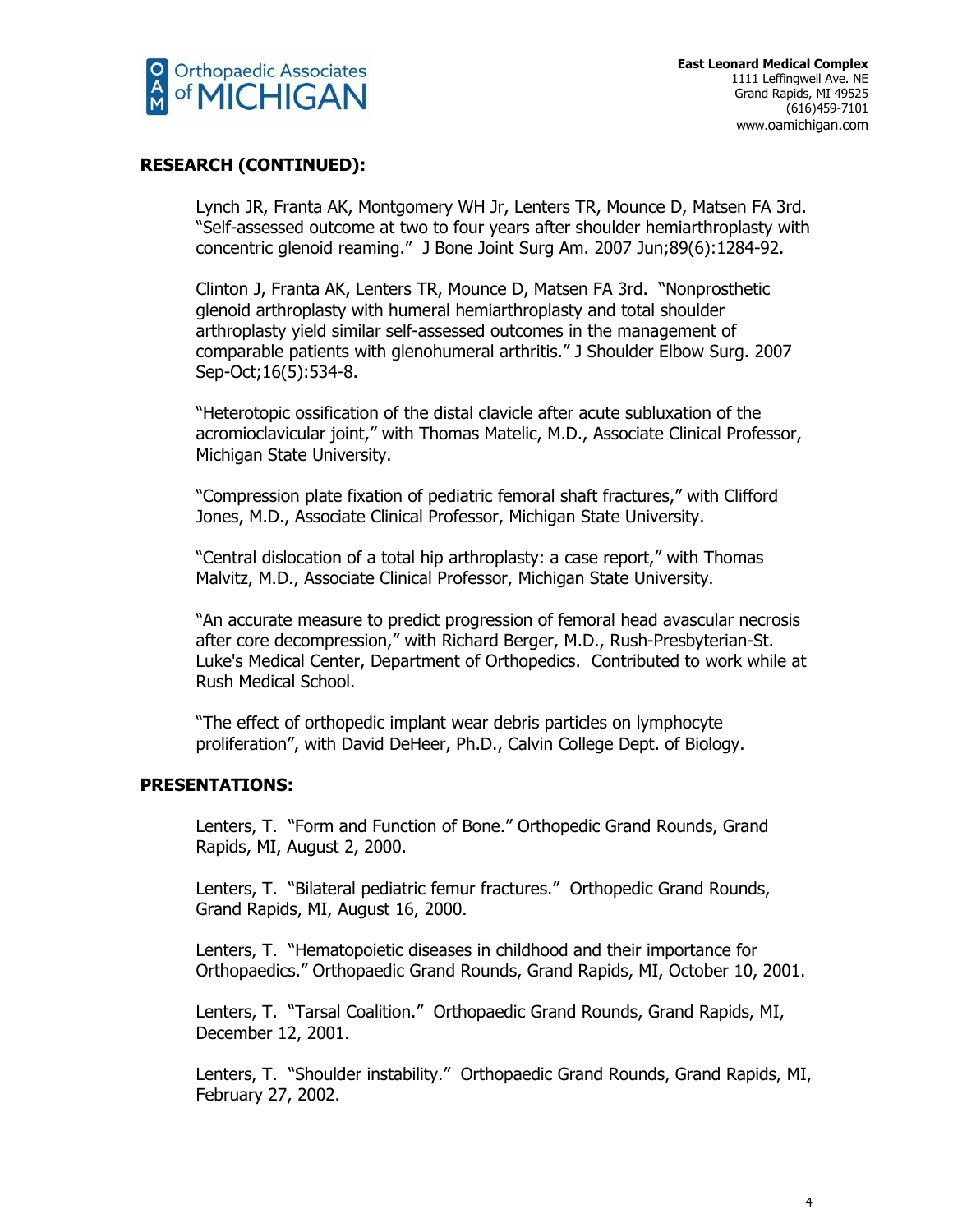

Lenters, T., Orton, D., Jones, C. "Compression plate fixation of pediatric femoral shaft fractures." American Orthopedic Society Annual Residents Conference, Memphis, TN, April 12-14,2002.

Lenters, T., Orton, D., Jones, C. "Compression plate fixation of pediatric femoral shaft fractures."

GRAMEC Research Day, Grand Rapids, MI, April 30, 2002.

Lenters, T., Malvitz, T. "Central Dislocation of a total hip arthroplasty: a case report." GRAMEC Research Day, Grand Rapids, MI, April 30, 2002.

Lenters, T., Orton, D., Jones, C. "Compression plate fixation of pediatric femoral shaft fractures." Michigan Orthopedic Society, Mackinac Island, MI, June 21-23.

Lenters, T. "Elbow arthritis and reconstruction." Orthopaedic Grand Round, Grand Rapids, MI, September 18, 2002.

Lenters, T., Matelic T. "Heterotopic ossification of the distal clavicle after an acute subluxation of the acromioclavicular joint." Michigan Orthopaedic Society, Traverse City, MI, June 14, 2003.

Lenters, T., Malvitz, T. "Central dislocation of a total hip arthroplasty: a case report." Michigan Orthopaedic Society, Traverse City, MI, June 14, 2003.

Lenters, T. "Total shoulder arthroplasty." Orthopaedic Grand Rounds, Grand Rapids, MI, August 13, 2003.

Lenters, T. "Rotator Cuff 2004 – Perspectives from Academy." Orthopaedic Grand Rounds, Grand Rapids, MI, March 31, 2004.

Lenters, T. "Complications of interscalene brachial plexus block." Shoulder and Elbow Days, Seattle, WA, July 20, 2005.

Lenters, T. "Meta-analysis of open versus arthroscopic Bankart repair." Shoulder and Elbow Days, Seattle, WA, July 20, 2005.

Lenters, T. "Rotator cuff disease: a plea for the acromion." Orthopaedic Grand Rounds, Grand Rapids, MI, January 11, 2006.

Lenters, T. "Shoulder arthroplasty 201." Gentiva Home Health Care, Grand Rapids, MI, March 15, 2006; Spectrum Health VNA June 2008.

Lenters, T. "Surgical and medical interventions for common shoulder problems." Family Practice Residency Grand Rounds, Grand Rapids, MI, April 11, 2006.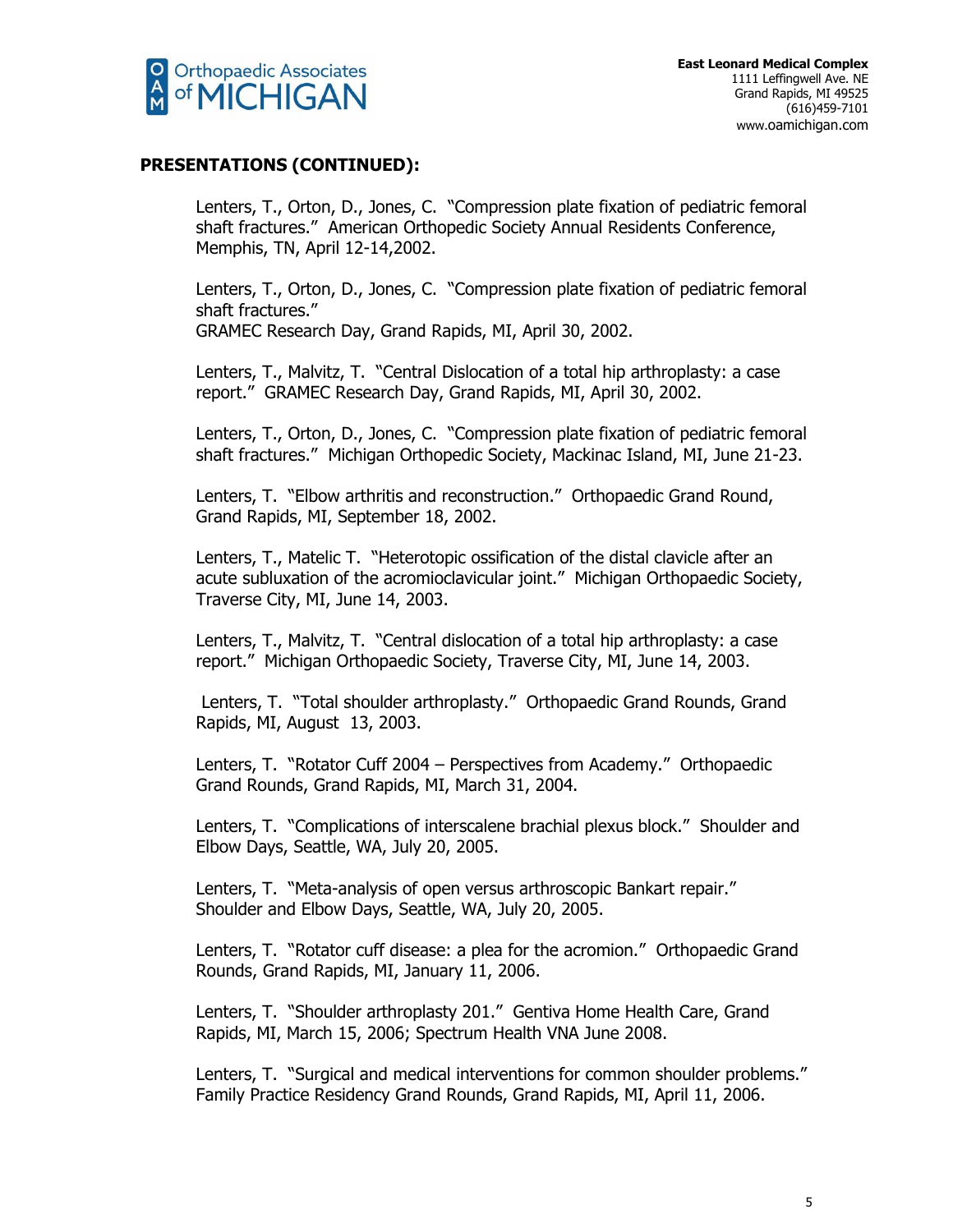

Internal Medicine Residency Grand Rounds, Grand Rapids, MI. Physical Therapy Lecturer, Grand Valley State University, February 3, 2006; February 2, 2007, February 1, 2008, February 2, 2009.

Lenters, T., Franta, A., Wolf, F., Leopold, S., Matsen, F. "Open Versus Arthroscopic Techniques for Treatment of Recurrent Anterior Shoulder Instability: A Systematic Review and Meta-analysis." Michigan Orthopaedic Society Annual Meeting, Mackinac Island, MI, June 17, 2006.

Lenters, T., Davies, J., Matsen F. "Complications of interscalene brachial plexus anesthesia: local and national evidence." Michigan Orthopaedic Society Annual Meeting, Mackinac Island, MI, June 17, 2006.

Lynch, J., Franta, A., Montgomery, W., Lenters, T. Mounce, D., Matsen, F. "Functional Recovery of Self-Assessed Shoulder Function Following Humeral Hemiarthroplasty with Non-Prosthetic Glenoid Arthroplasty." Michigan Orthopaedic Society Annual Meeting, Mackinac Island, MI, June 17, 2006.

Franta, A., Lenters, T., Mounce, D., Neradilek, B., Matsen, F. "Shoulder arthroplasty failure experience: a study of 282 unsatisfactory shoulder arthroplasties." Michigan Orthopaedic Society Annual Meeting, Mackinac Island, MI, June 17, 2006.

Lenters, T. "Interscalene brachial plexus blockade can be accompanied by substantial and long lasting complications." American Academy of Orthopaedic Surgeons Annual Meeting, San Diego, CA, February 16, 2007.

Lenters, T. "Traumatic Anterior Shoulder Instability." Grand Rapids Orthopedic Surgery Residency Grand Rounds, March 2008.

Lenters, T. "The Stiff Shoulder." Grand Rapids Orthopedic Surgery Residency Grand Rounds, September 2008.

Lenters, T. "Shoulder Instability: Lessons learned from an evidence-based medicine approach." Calvin College Research Seminar, November 2008.

Lenters, T. "The Geriatric Shoulder." Holland Home, Grand Rapids, MI, March 26, 2009.

Lenters, T. "Rotator Cuff Disease". Hulst-Jepson physical therapy lecture series, April 2009.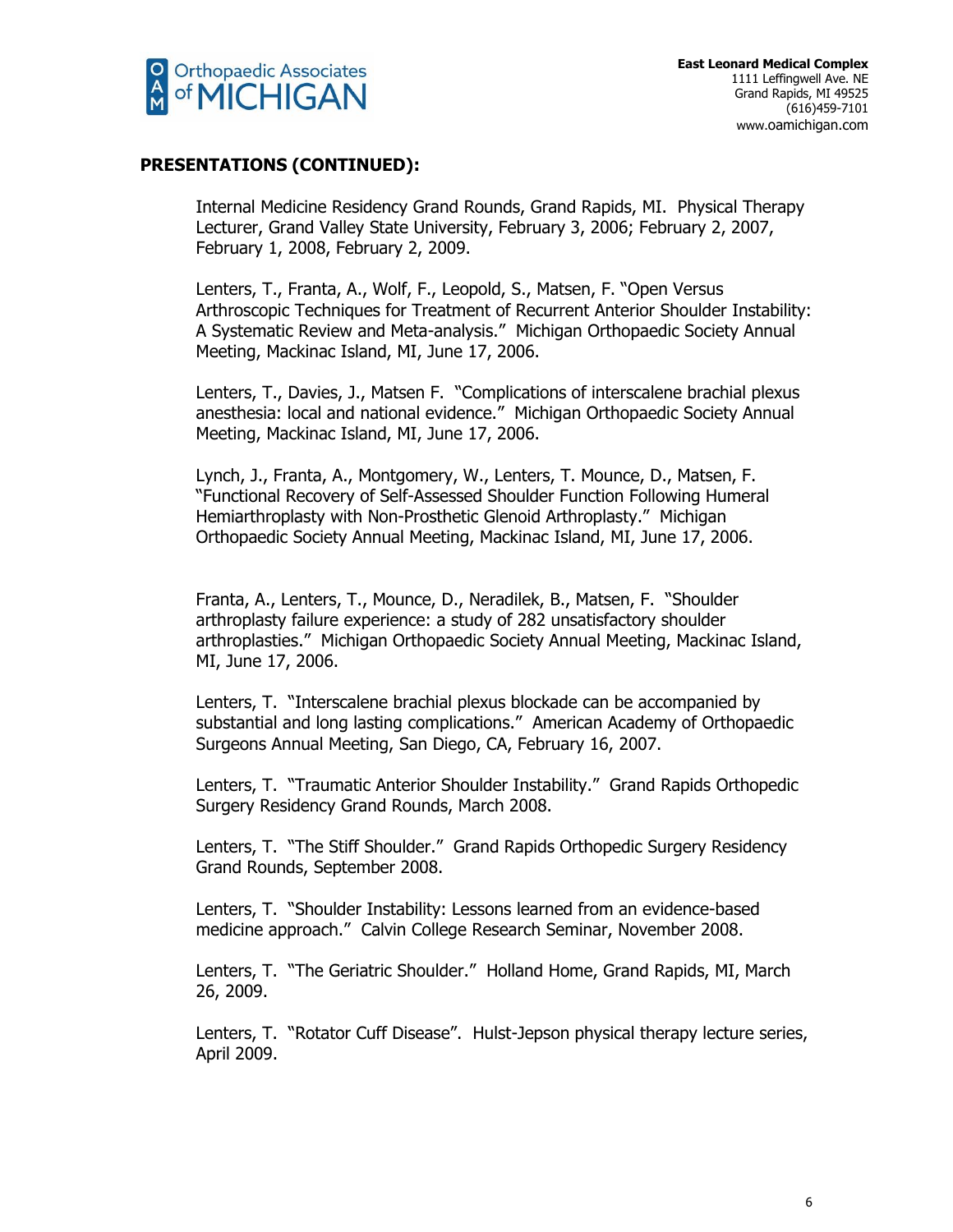

Lenters, T. "Tips for Total Shoulder Arthroplasty". Depuy special guest lecturer, Muskegon, MI, June 8, 2009.

Lenters, T. "Reverse Shoulder Arthoplasty". Depuy special guest lecturer, Muskegon, MI, June 8, 2009.

Lenters, T. "Debridement vs. partial repair for irreparable rotator cuff tear." Michigan Orthopedic Society, June 2009.

Lenters, T. "Rotator Cuff Disease." Mary Free Bed Grand Rounds, Grand Rapids, MI, May 8, 2009.

Lenters, T. "Reverse Shoulder Arthroplasty." Grand Rapids Orthopedic Surgery Residency Grand Rounds, September 2009.

Lenters, T. "Tips for Total Shoulder Arthroplasty." Grand Rapids Orthopedic Surgery Residency Grand Rounds, September 2009.

Lenters, T. "Hemiarthroplasty for Proximal Humerus Fracture." Michigan Orthopedic Society Annual Fall Meeting, October 2009.

Lenters, T. "Traumatic Anterior Shoulder Instability." Mary Free Bed Grand Rounds, January 2010.

Lenters, T. "Impingement syndrome: A Plea for the Acromion." Grand Rapids Orthopedic Surgery Residency Grand Rounds, September 2010.

Lenters, T. "Partial Humeral Head Resurfacing." Grand Rapids Orthopedic Surgery Residency Grand Rounds, September 2011.

Lenters, T. "Arthroscopic Instability Repair." Mitek Current Concepts Shoulder Course. Henderson, NV, January 2012.

Lenters, T. "Innovations in Shoulder Arthroplasty." Local Depuy Course, Grand Rapids, MI, May 2012.

Beuchal, M., Lenters, T. "Deltoid Advancement Closure for ORIF of clavicle fracture." MOS, Mackinac Island, MI, June 2012.

Beuchal, M., Lenters, T. "Partial Humeral Resurfacing for Hill-Sachs Lesions." MOS, Mackinac Island, MI, June 2012.

Lenters, T. "Multidirectional and Posterior Shoulder Instability." Depuy-Mitek combined Masters Course, Las Vegas, NV, September 2012.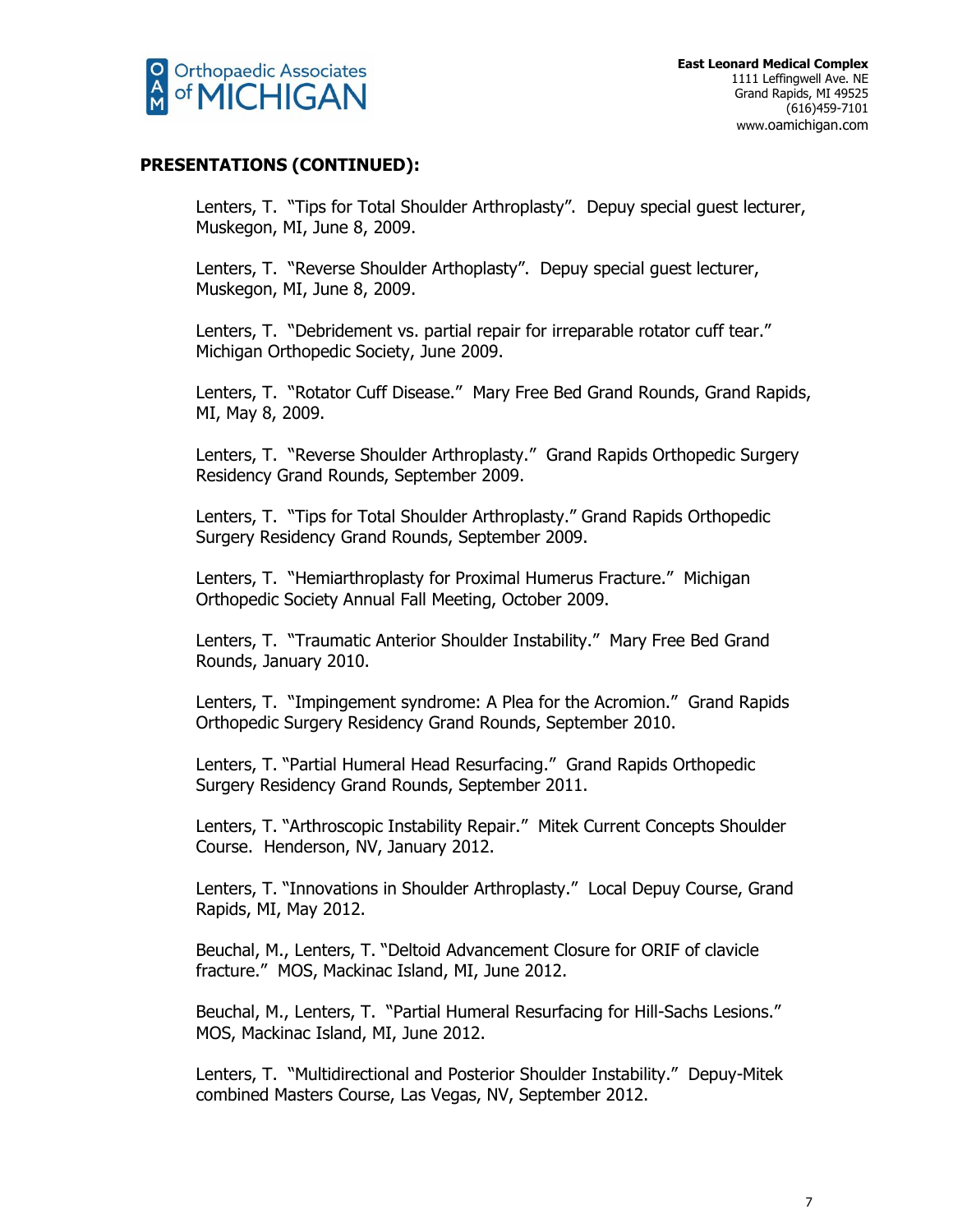

Lenters, T. "Shoulder Arthoplasty." AAORN local meeting, Grand Rapids, MI. January 2013.

Lenters, T. "Elbow." Grand Valley State University Physical Therapy Student Lecture. January 2013.

Lenters, T. "Arthroscopic Treatment of Shoulder Instability." Depuy-Mitek Sports Medicine Central Regional Shoulder Arthroscopy Course, Miami, FL, April 2013.

Lenters, T. "A plea for the acromion." Grand Rapids Orthopedic Surgery Residency Grand Rounds, September 2013.

Lenters, T. "Management of the Difficult Glenoid in Total shoulder arthoplasty." Michigan Orthopedic Society, Grand Rapids, MI, October 2013.

Lenters, R. "Elbow". Grand Valley State University Physical Therapy Student Lecture. January 2014.

Lenters, T. "Management of the Difficult Glenoid", Grand Rapids Orthopedic Surgery Residency Grand Rounds, September 2014.

Lenters, T. "Elbow". Grand Valley State Universtiy Physical Therapy Student Lecture. January 2015.

Lenters, T. "Arthroscopic Management of Shoulder Instability", Mitek Regional Seminar, February 2015.

Lenters, T. "Evaluation and Management of Common Shoulder Problems." Forest Hills Community Seminar, May 2015.

Lenters, T. "The Difficult Glenoid", Grand Rapids Orthopedic Surgery Residency Grand Rounds, September 2015.

Lenters, T. "PSI in shoulder arthroplasty." Grand Rapids Orthopedic Surgery Residency Grand Rounds, September 2015.

Lenters, T. "PSI in shoulder arthoplasty." Arthrex Regional Arthroplasty Seminar. Grand Rapids, MI, November 2015.

Lenters, T. "Reverse TSA." Arthrex Regional Arthroplasty Seminar. Grand Rapids, MI, November 2015.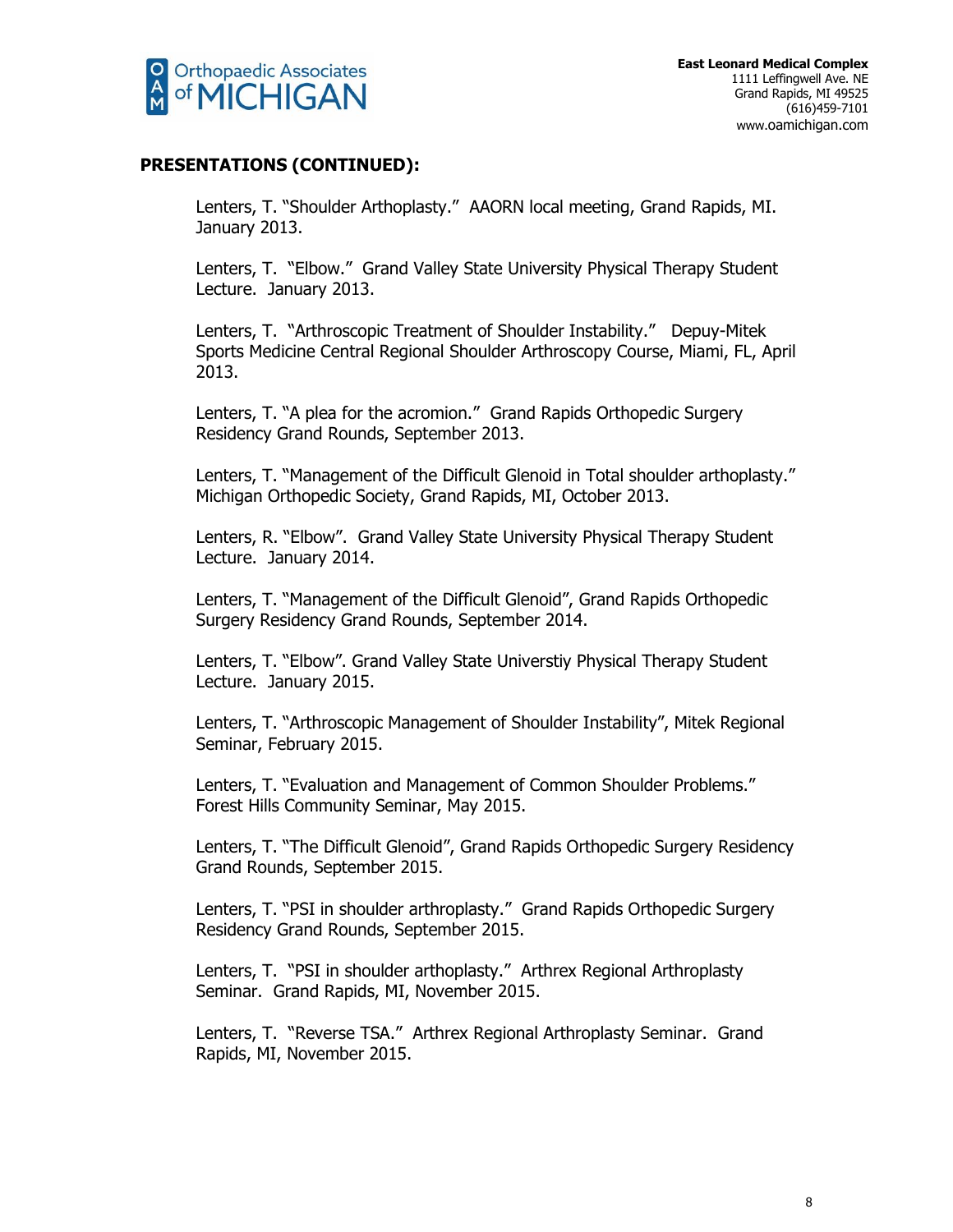

Lenters, T. "Tips for TSA." Arthrex Regional Arthroplasty Seminar. Grand Rapids, MI, November 2015.

Lenters, T. "The 155 degree humeral cup is alive and well." Arthrex OTIF, Naples, FL, April 2016.

Lenters, T. "Surgical Interventions for Common Shoulder Problems." GVSU PT Program, Grand Rapids, MI. January 2017.

Lenters, T. "Value and Future of VIP." Arthrex Arthroplasty OTIF, Naples, FL. March 2017.

Lenters, T. "The Difficult Glenoid." Grand Rapids Orthopedic Residency Alumni Day, Grand Rapids, MI. June 2017.

Lenters, T. "Acromial Preservation". Grand Rapids Orthopedic Residency, Grand Rapids, MI. September 2017.

Lenters, T. "Pain Management without use of ISB." Grand Rapids Orthopedic Residency, Grand Rapids, MI. September 2017.

Lenters, T. "Complications of Reverse Arthroplasty." Grand Rapids Orthopedic Residency, Grand Rapids, MI. September 2017.

Lenters, T. "Single Row Repair is Best." Grand Rapids Orthopedic Residency, Grand Rapids, MI. September 2017.

Lenters, T. "Planning and Outcomes of Shoulder Arthroplasty.". Sports Medicine OTIF 2018. Naples, Fl. January 2018.

Lenters, T. "Novel Approaches to Management of the B2 Glenoid." Medwest technology consultant forum. Chicago, IL. July 2018.

Lenters, T. "Traumatic Anterior Shoulder Instability." Grand Rapids Orthopedic Residency, September 2018.

Lenters, T. "Avoiding Complications in Reverse Shoulder Arthroplasty." Arthrex Shoulder Arthroplasty Course, Naples, Fl. November 2018.

Lenters, T. "Management of Common Shoulder Problems." GVSU PT course. January 2019.

Lenters, T. "Management of Common Shoulder Problems." GVSU PT course. January 2019.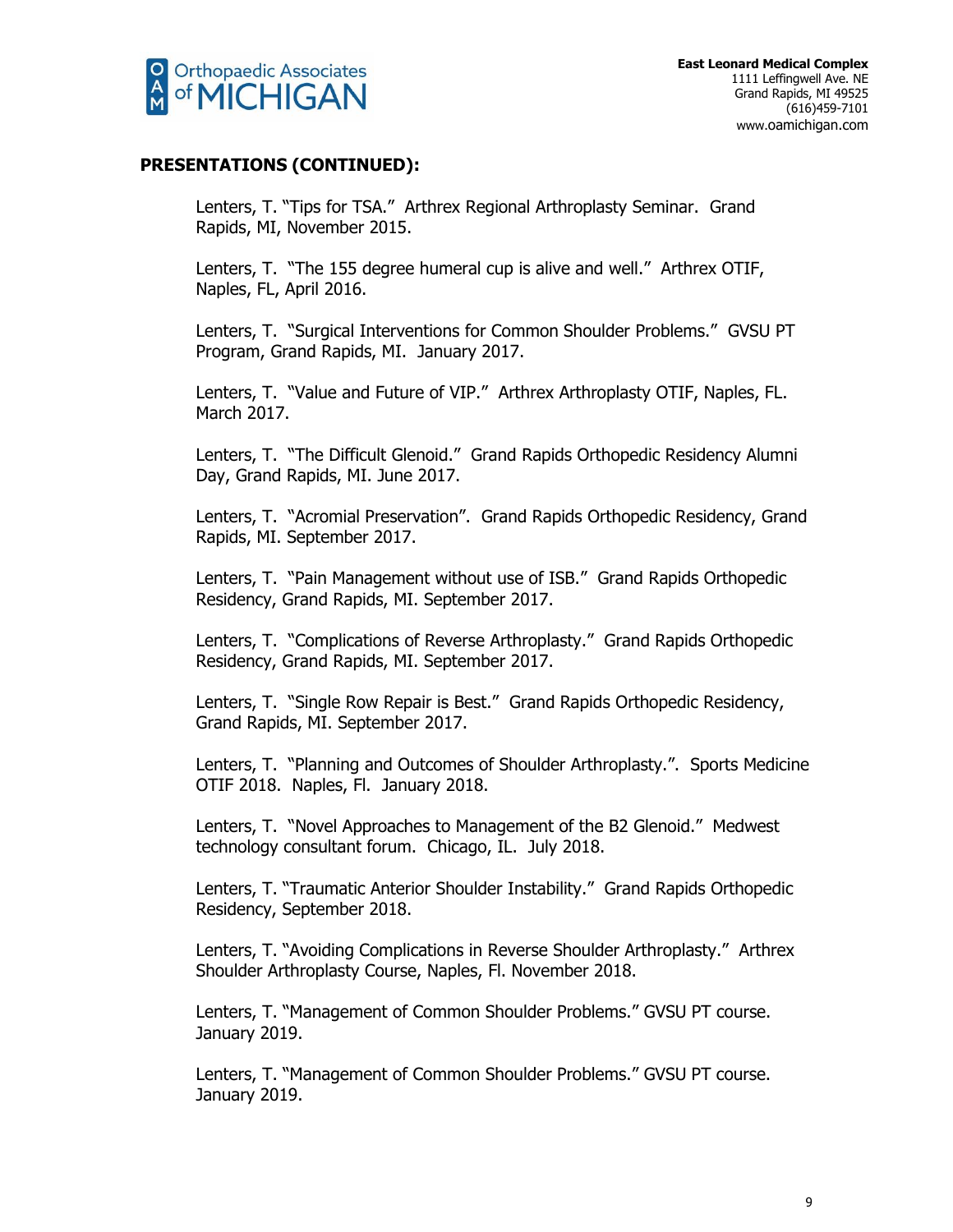

Lenters, T. "Patient specific Instrumention in Shoulder Arthroplasty: why you should be using this technology". Arthrex Revision Shoulder Arthroplasty Course. Naples, Fl. March 2020.

Lenters, T. "Management of the failed reverse shoulder arthroplasty." Arthrex Revision Shoulder Arthroplasty Course. Naples, Fl. March 2020.

# **PROFESSIONAL GROWTH**

Foot and Ankle Review, Ann Arbor, MI, October 16, 1999

William Beaumont Hospital Musculoskeletal Tumor Review, Royal Oak, MI, October 22, 1999

American Academy of Orthopaedic Surgery Annual Meeting, Orlando, FL, March 15-19, 2000

Orthopaedic Trauma Association Resident's Basic Fracture Course, San Antonio, TX, October 11-14, 2000

Arthroscopy Association of North America Annual Meeting, Seattle, WA, April 19- 22, 2001

35th Annual AOA Residents Conference, Memphis, TN, April 12-14, 2002

Current Concepts in Joint Replacement Semiannual Meeting, Las Vegas, NV, May 19-23, 2002

Michigan Orthopaedic Society Annual Meeting, Mackinac Island, MI, June 21-23, 2002

7 th Annual Residents Symposium, Phoenix, AZ, September 20-22, 2002

Vail Trauma Symposium, Vail, CO, January 16-20, 2003

American Academy of Orthopaedic Surgery Annual Meeting, New Orleans, LA, February 5-9, 2003

American Shoulder and Elbow Surgeons Open Meeting, New Orleans, LA, February 8, 2003

AO ASIF Principles of Fracture Management, Colorado Springs, CO, March 22-27, 2003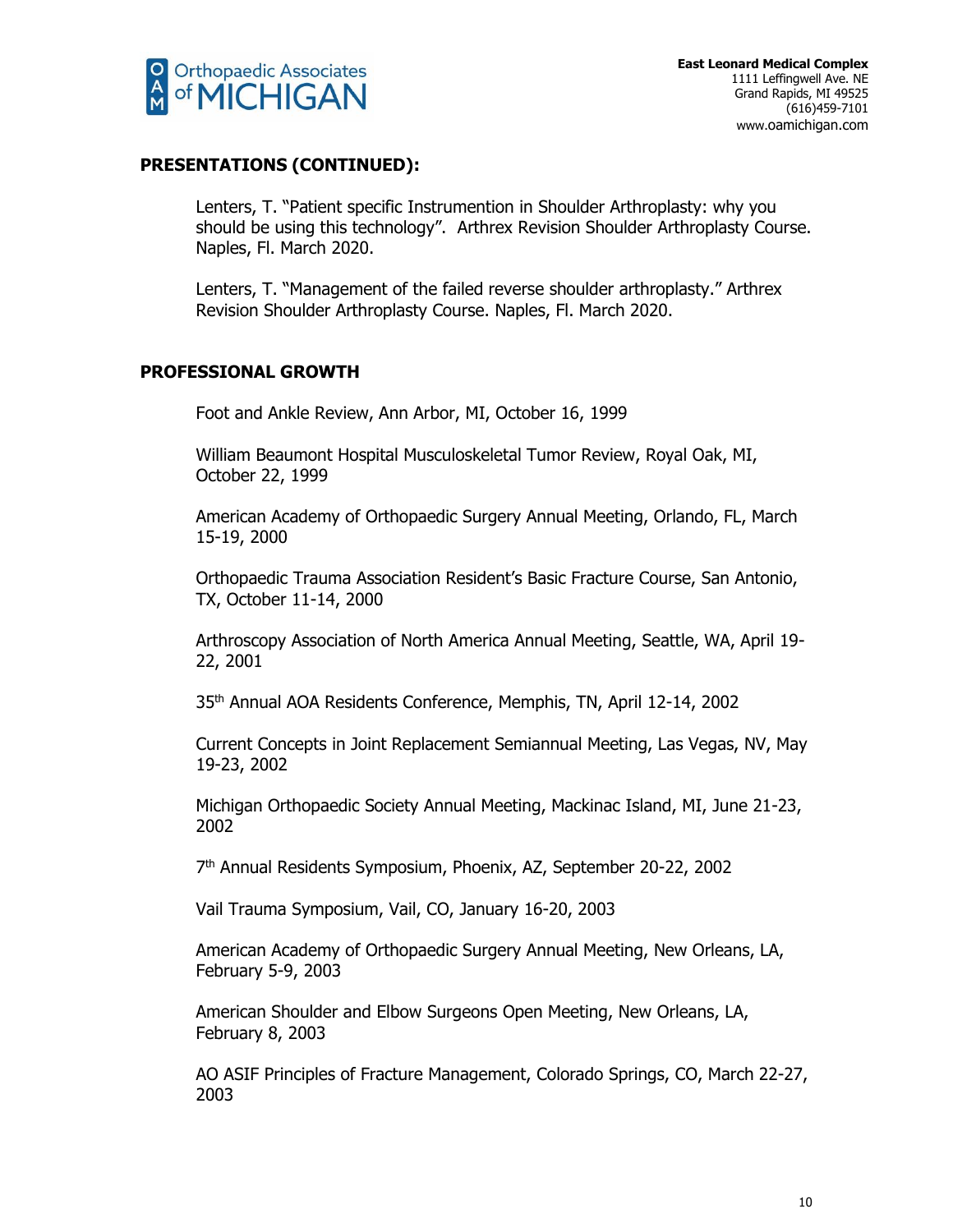

# **PROFESSIONAL GROWTH (CONTINUED):**

Michigan Orthopaedic Society Annual Meeting, Traverse City, MI, June 12-16, 2003

Practical Anatomy Workshop: "Anatomy of the shoulder and surgical dissection," St. Louis, MO, October 24, 2003

William Beaumont Hospital Musculoskeletal Tumor Review, Royal Oak, MI, November 1, 2003

Whistler 2004 Orthopaedic Sympsium: Upper Extremity Session, Whistler, CA, February 27, 2004

American Academy of Orthopaedic Surgery Annual Meeting, San Francisco, CA, March 9-14, 2004

Michigan Orthopaedic Society Annual Meeting, Mackinac Island, MI, June 18-20, 2004

Depuy Shoulder and Elbow Symposium, Seattle, WA, October 21-22, 2004

Depuy Delta Course, Seattle, WA, April 15, 2005

Shoulder and Elbow Days, Seattle, WA, July 20, 2005

American Academy of Orthopaedic Surgery Annual Meeting, Chicago, IL, March 22-26, 2006

American Shoulder and Elbow Surgeons Open Meeting, Chicago, IL, March 25, 2006

Michigan Orthopaedic Society Annual Meeting, Mackinac Island, MI, June 16-18, 2006

American Academy of Orthopaedic Surgery Annual Meeting, San Diego, CA February 15-19, 2007.

Michigan Orthopaedic Society Annual Meeting, Traverse City, MI, June 21-23, 2007.

American Shoulder and Elbow Society Biennial Meeting, Orlando, FL, April 3-6, 2008.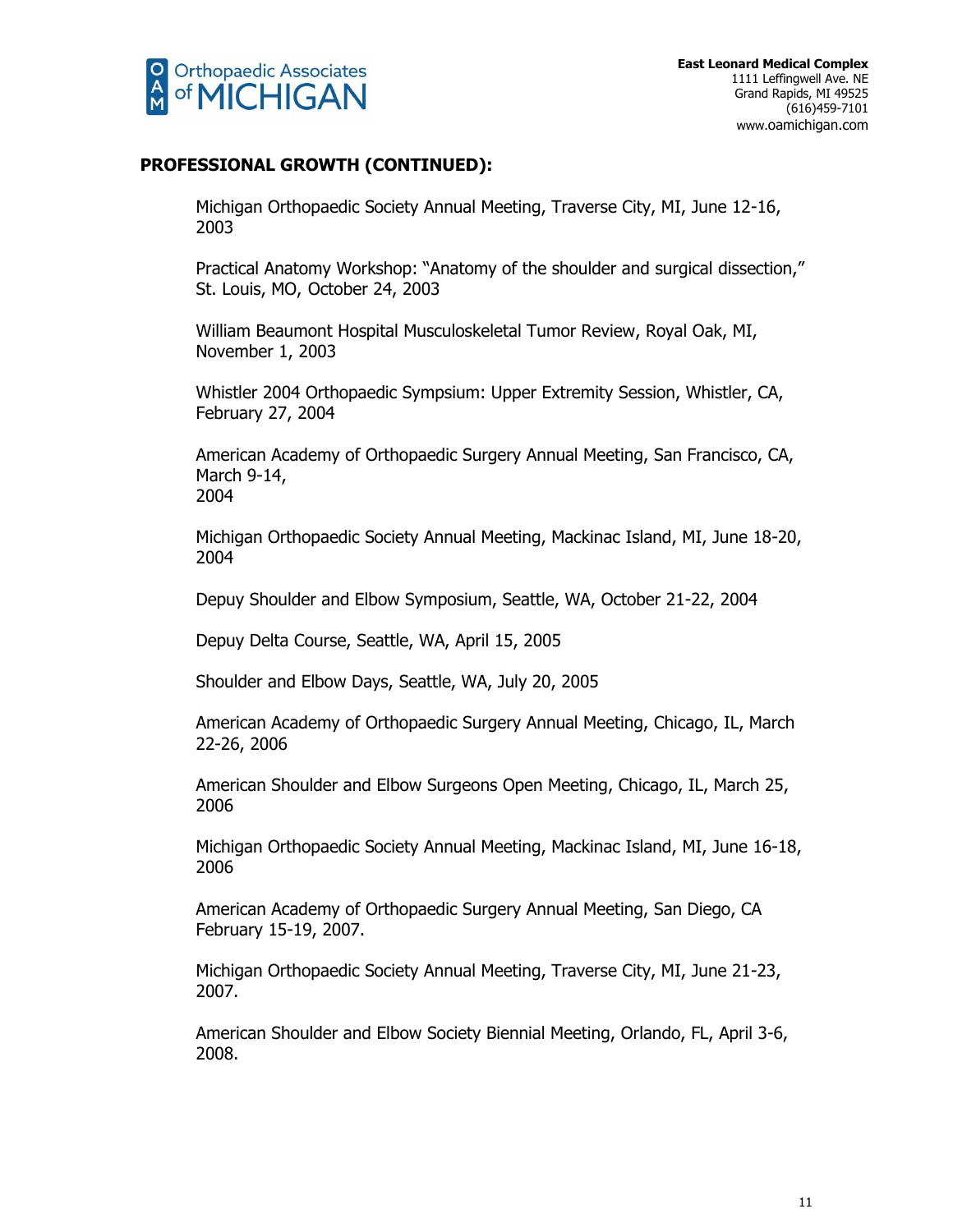

# **PROFESSIONAL GROWTH (CONTINUED):**

Michigan Orthopedic Society Annual Meeting, Mackinac Island, MI, June 20-22, 2008.

Master Series: Advanced Techniques in Shoulder Arthroplasty (Depuy). Chicago, IL, October 8, 2008.

American Academy of Orthopedic Surgery Annual Meeting, Las Vegas, NV, February 2009.

Michigan Orthopedic Society, Mackinac Island, MI, June 2009.

Michigan Orthopedic Society, Grand Rapids, MI, October 2009.

7<sup>th</sup> Biennial AAOS/ASES Shoulder and Elbow, Aventura, FL April 2010.

Michigan Orthopedic Society, Mackinac Island, MI, June 2010.

Shoulder Arthroscopy: The Cowboy Way, San Antonio, TX, October 2010.

American Academy of Orthopedic Surgery Annual Meeting, San Diego, CA, February 2011.

American Shoulder and Elbow Society Specialty Day, San Diego, CA, February 2011.

Arthroscopy Association of North America Specialty Day, San Diego, CA, February 2011.

Mitek Masters Shoulder Arthroscopy Course, Raynham, MA, October 2011.

Michigan Orthopedic Society, Mackinac Island, June 2012.

American Academy of Orthopedic Surgery Annual Meeting, Chicago, IL, March 2013.

9 th Biennial AAOS/ASES course, Orlando, FL, April 2014.

AAOS Annual Meeting, New Orleans, LA, March 2014.

Arthrex Faculty Forum, Naples, FL, January 2015.

American Academy of Orthopedic Surgery Annual Meeting, Las Vagas, NV, March 2015.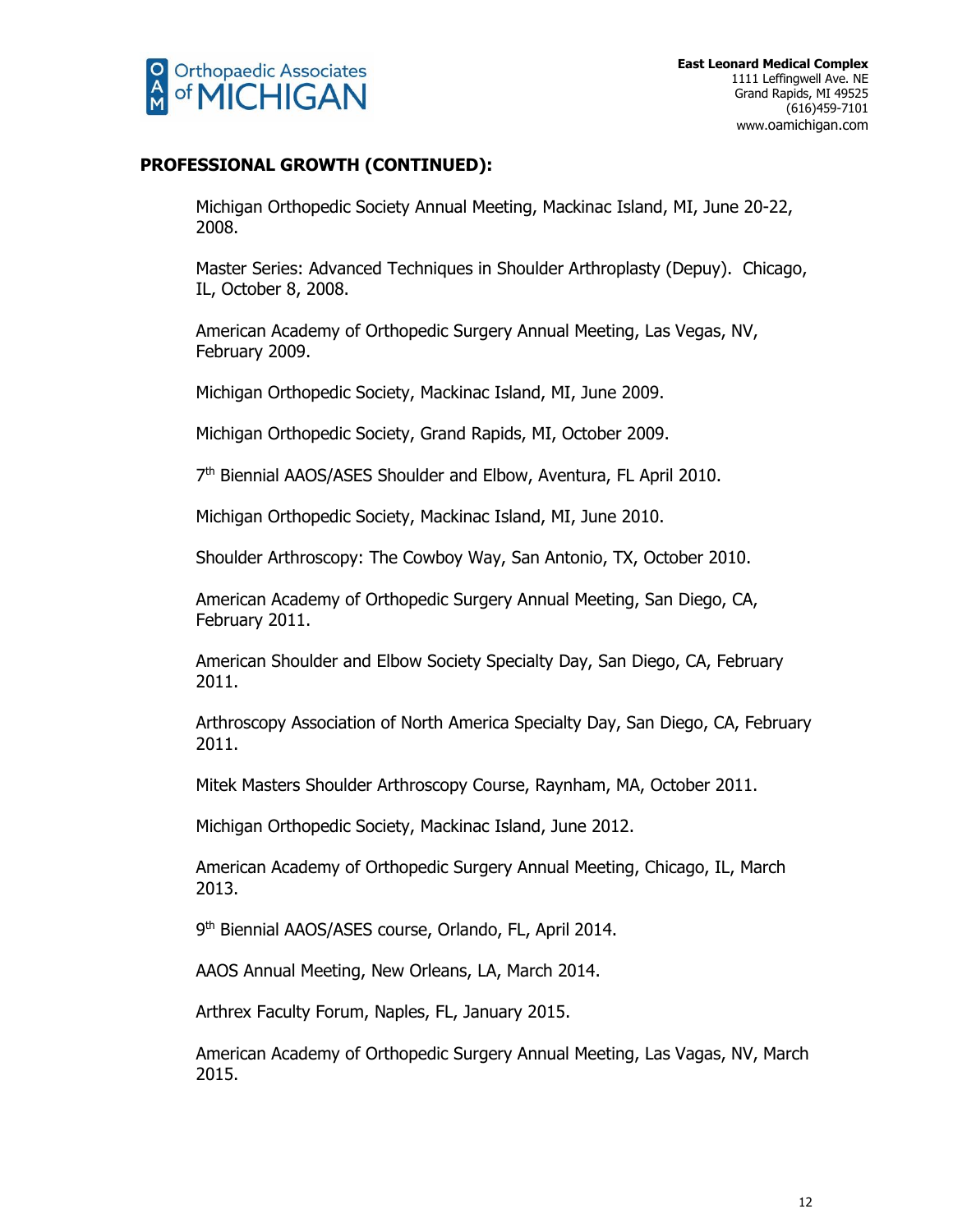

# **PROFESSIONAL GROWTH (CONTINUED):**

Arthrex VIP PSI Summit, San Diego, CA, June 2015.

Arthrex Global Shoulder Arthroplasty Summit, Munich, Germany, October 2015.

Arthrex 2016 Orthopedic Technology Innovation Forum, Naples, FL, January 2016.

AAOS Annual Meeting, Orlando, FL, March 2016.

AAOS/ASES Specialty Day open meeting, Orlando, FL, March 2016.

Arthrex 2016 Arthroplasty Technology Innovation Forum, Naples, FL, April 2016.

Arthrex Sports Medicine OTIF, Naples, FL. January 2017.

Arthrex Arthroplasty OTIF. Naples, FL. March 2017.

ASES Annual Closed Meeting, New Orleans, LA. October 2017.

Arthrex Sports Medicine OTIF. Naples, FL. January 2018.

# **COURSE INSTRUCTION**

Depuy-Mitek Shoulder Arthroscopy Symposium, Instructor, Las Vegas, NV, January 2012.

Arthroscopy Association of North America, Associate Master Instructor, Shoulder Course, Chicago, IL, April 2012.

Depuy-Mitek Combined Masters Shoulder Course, Instructor, Las Vegas, NV, September 2012.

AANA Resident Arthroscopy Course, Associate Master Instructor, Chicago, IL, January 2013.

Depuy-Mitek Sports Medicine Central Regional Shoulder Arthroscopy Course, Instructor, Miami, FL, April 2013.

Arthrex Regional Reverse Total Shoulder Arthroplasty Instructional Course, Grand Rapids, MI, November 2013.

AANA Master's Shoulder Course, Associate Master Instructor, October 2014.